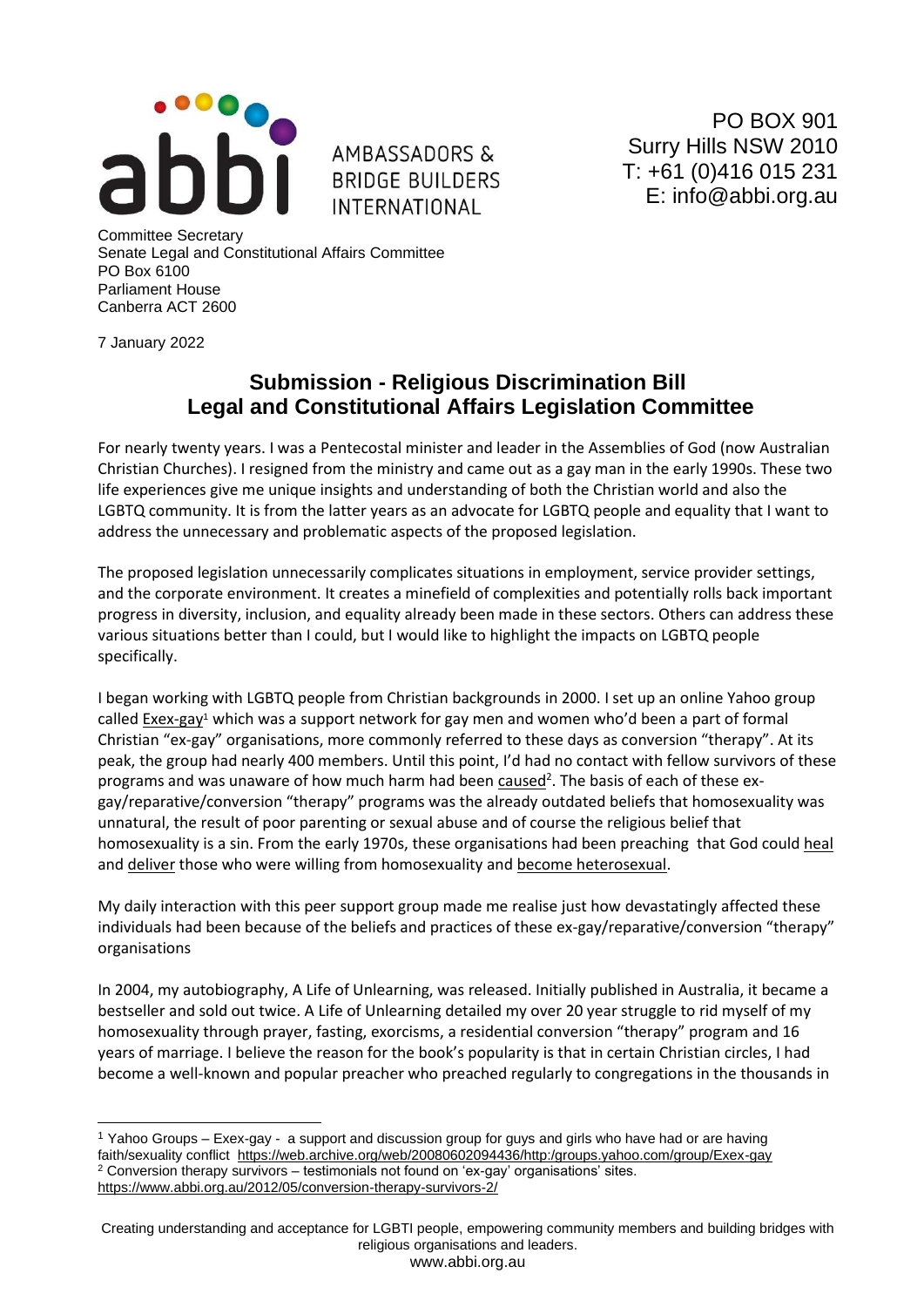Australia's growing megachurches. Then I just disappeared. Also, this was the first, and for a long time the only, Australian story of its kind, that had been told.

Immediately, I began receiving an avalanche of emails and letters from readers. It was not uncommon for the correspondence to begin with the words *"I have never written to an author before, but your story is my story".* For the rest of the email, sometimes many pages long, the reader poured out their hearts about their experience of years of inner turmoil, discrimination, and rejection by their churches, Christian friends and/or family. Most people had never shared these things with anyone before. They'd never come across anyone who would understand or could relate. My story had triggered their buried pain, shame and trauma.

From these interactions, it wasn't long before patterns of harm became obvious. I created an excel spreadsheet of the stories with a [dozen columns of harmful outcomes](https://www.abbi.org.au/2018/04/lgbti-people-from-faith-backgrounds/)<sup>3</sup> and noted when each individual experienced mental health issues, thoughts of suicide, suicide attempts, and was experiencing long-term impacts, to name a few. It wasn't uncommon for a person to have ticks in several columns.

Soon after this, I co-founded Freedom2b, which was a support network for LGBTQ from Christian backgrounds, particularly from Pentecostal, Evangelical and Charismatic backgrounds. Three hundred and fifty people of the 1,600 members posted their stories on ou[r forum](https://freedom2b.org/forums/our-community-g2/telling-our-stories-f13/)<sup>4</sup>. Once again, the same patterns of harm and tragic outcomes were blatantly obvious. It didn't matter if they had been involved in formal conversion "therapy" organisations or informal counselling with pastors or church leaders in local congregations; the outcomes were identical. Or even being a part of a Christian family that clearly communicated an openly gay or trans child was in total conflict with their Christian faith and would never, ever be tolerated or accepted, had the same outcomes.

After six years running Freedom2b and working with these individuals in Australia, I founde[d Ambassadors](https://www.abbi.org.au/)  [& Bridge Builders International](https://www.abbi.org.au/) (ABBI)<sup>5</sup>. We work on overcoming ignorance and misinformation about sexual orientation and gender identity within religious contexts through consultation, workshops, seminars and dialogue. Even though this has meant focusing on a different level, the one-on-one contact with individuals experiencing faith and sexuality/gender identity conflict has continued.

To summarise my last 20 years of experience, I have estimated that I have worked with around 4,000 individual survivors of formal conversion "therapy". Separate from this, the number of people who have experienced faith and sexuality/gender identity conflict I have worked with is incalculable. The outcomes have remained the same, including mental health issues, depression, suicidal tendencies, and attempts. Of course, even more tragic is the loss of lives through suicide; often young people gone in their prime, leaving family and friends devastated. The mental health and suicide impacts o[n LGBTQ people in](https://d3n8a8pro7vhmx.cloudfront.net/lgbtihealth/pages/549/attachments/original/1620871703/2021_Snapshot_of_Mental_Health2.pdf)  [Australia](https://d3n8a8pro7vhmx.cloudfront.net/lgbtihealth/pages/549/attachments/original/1620871703/2021_Snapshot_of_Mental_Health2.pdf)<sup>6</sup> are disturbing and multiplied many times more than the general population. As I have been [pointing out for years](https://www.abbi.org.au/2006/04/lgbt-people-of-faith/)<sup>7</sup>, if you are an LGBTQ person from a faith background, the risks are multiplied once more because of several factors. It's impossible for us to count the cost of [religious LGBTQ suicide](https://www.abbi.org.au/2021/09/lgbtq-religious-suicide/)<sup>8</sup>.

And what is the source of all this trauma and unnecessary suffering? Churches, religious institutions, Christian leaders and family members where rejection of science, misinterpretation of sacred texts and cultural biases have pre-eminence.

<sup>&</sup>lt;sup>3</sup> KILLING US, DRIVING US CRAZY - The experience of LGBTI people from faith backgrounds. Presented at The National LGBTI Health in Difference Conference 11-13 April 2018, Sydney, Australia. <https://www.abbi.org.au/2018/04/lgbti-people-from-faith-backgrounds/>

<sup>4</sup> Freedom2b Forum – Telling our stories<https://freedom2b.org/forums/our-community-g2/telling-our-stories-f13/>

<sup>5</sup> Ambassadors & Bridge Builders International (ABBI)<https://www.abbi.org.au/>

<sup>6</sup> LGBTIQ+ National Health - SNAPSHOT OF MENTAL HEALTH AND SUICIDE PREVENTION STATISTICS FOR LGBTIQ+ PEOPLE April 2021<https://www.lgbtiqhealth.org.au/statistics>

<sup>&</sup>lt;sup>7</sup>What are we doing for LGBT people of faith and religion? <https://www.abbi.org.au/2006/04/lgbt-people-of-faith/> <sup>8</sup> LGBTQ Religious Suicide - Why we'll never be able to count the cost [https://www.abbi.org.au/2021/09/lgbtq-religious](https://www.abbi.org.au/2021/09/lgbtq-religious-suicide/)[suicide/](https://www.abbi.org.au/2021/09/lgbtq-religious-suicide/)